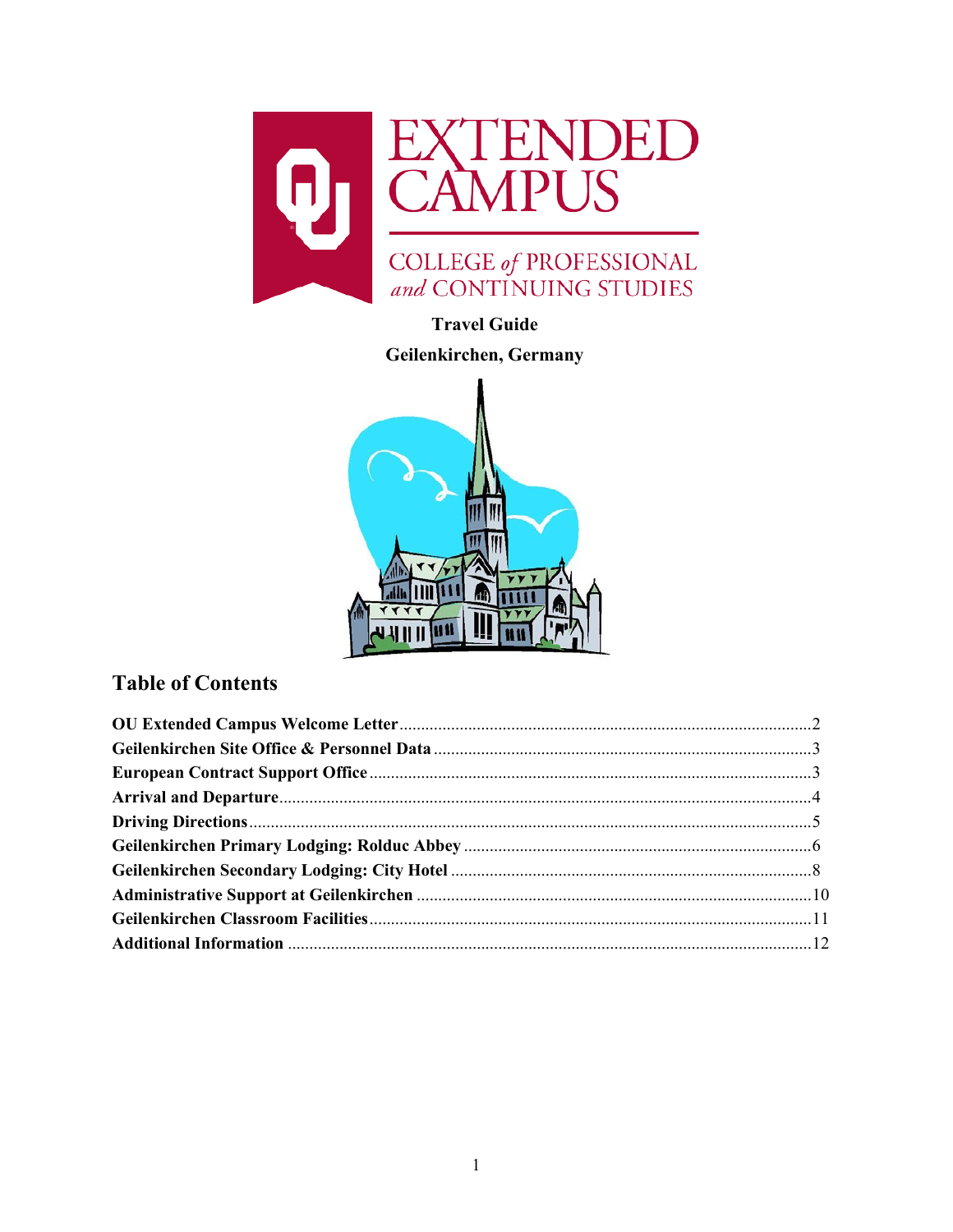# **OU Extended Campus Welcome Letter**

<span id="page-1-0"></span>470<sup>th</sup> ABS/DPE $\Box$  Attn: University of Oklahoma • Unit 3485 • APO AE 09104 • Phone (011) 49-2451-63-2208 [•apgeilenkirchen@ou.edu](mailto:apgeilenkirchen@ou.edu)

#### Dear Professor:

*"Guten Tag!"* Hello and welcome to Geilenkirchen, Germany! Geilenkirchen is located on the German and Netherlands border, approximately 40 miles west of Cologne, home to the NATO Air Base. This base provides surveillance and control of aircraft throughout Europe. A blend of 18 countries and cultures are represented at the base. While it is a rewarding and learning experience, life on the NATO Base is much different from an American Air Base. Your students' backgrounds are as diverse as the area and although the majority of your students will be American, you may have students from other countries in the classroom as well.

Being a NATO environment, U.S. support facilities are limited. You will spend EUROS, not US Dollars. With the Belgian and the Netherlands borders close by, we recommend a rental car to make your stay more enjoyable. Neighboring bases in the Netherlands offer U.S. support facilities. For additional information refer to the Geilenkirchen Site Guide.

We have plenty of rainfall in Germany. We often have cold weather and we occasionally have snow. As you have guessed, the weather is somewhat unpredictable, and from September to May you will definitely need a coat and an umbrella. In fact, an umbrella and a light jacket may come in handy even in the summer.

We look forward to assisting you during your teaching assignment at Geilenkirchen. Once again,

*"Willkommen"* to you and best wishes for a safe trip to the land of "sausage, beer, and castles!"

Sincerely,

# *Taylor Corum*

Taylor Corum

Geilenkirchen Site Director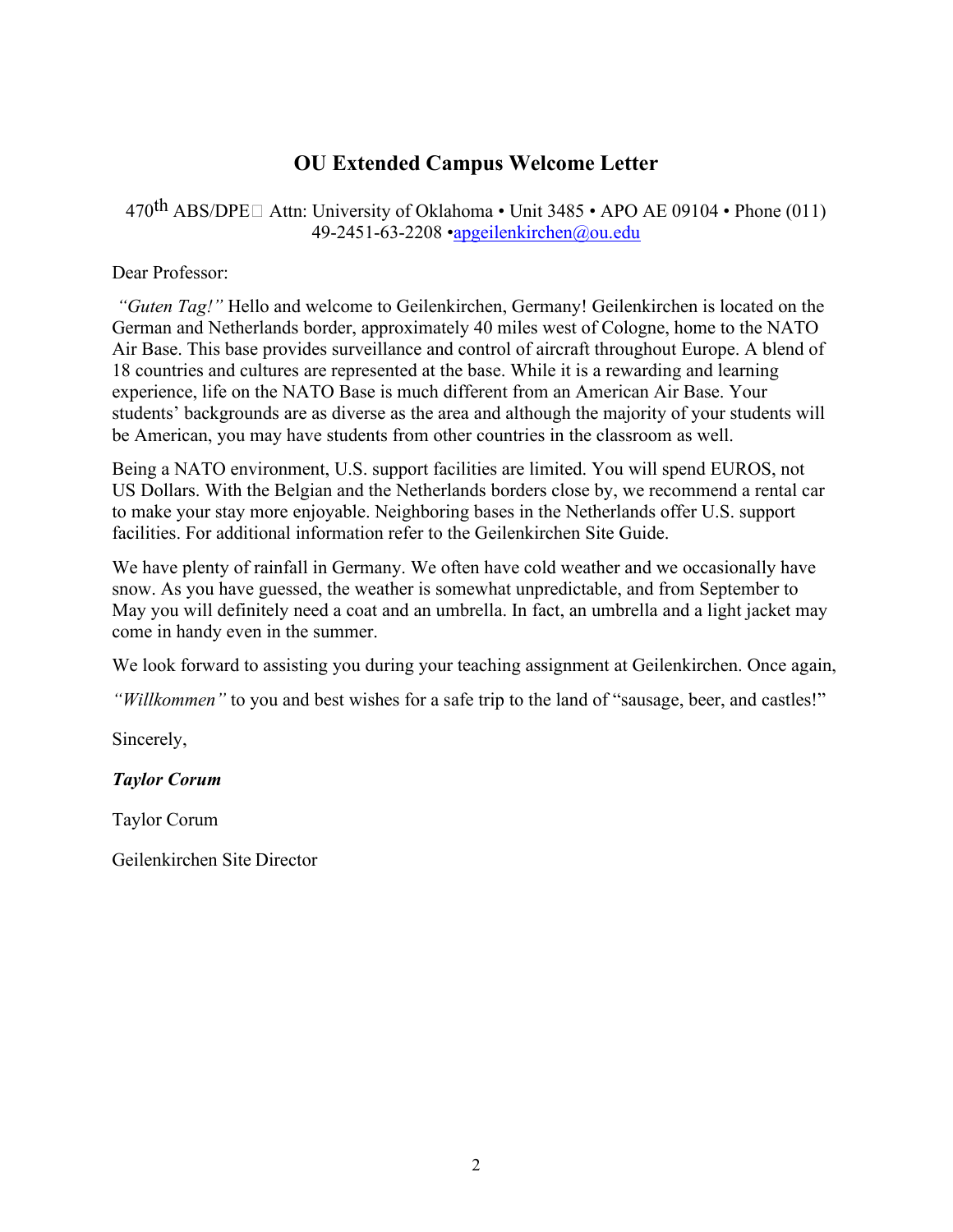# **Geilenkirchen Site Office & Personnel Data**

#### <span id="page-2-0"></span>**Civilian Address:**

Geilenkirchen NATO Base Bldg. 89 Education Center Geilenkirchen-Teveren 52511

#### **APO Address (US Domestic Mail):**

 $470^{\text{th}}$  ABS

Attn: University of Oklahoma Unit 3501

APO, AE 09104

#### **Office Phone Numbers**

From a commercial/civilian phone:

- From United States  $011 + 492451 63 2208$
- From Europe  $00 + 49 + 2451 63 2208$
- Within Germany 02451-63-2208
- Within Geilenkirchen 2451-63-2208

From a military/DSN phone (throughout Europe): 458-6098

#### **Email**

Taylor Corum: [apgeilenkirchen@ou.edu](mailto:apgeilenkirchen@ou.edu)

#### **Fax**

From United States 011-41-2451-64-674

# **OU Office Hours**

Geilenkirchen: Monday – Thursday: 0900 – 1500

Friday by appointment only

#### **Education Services Officer (ESO)**

**TBA** 

Phone: 2451-63-2214

#### **Advanced Programs Site Coordinator**

Chad Manos

Phone: 405-325-1959

<span id="page-2-1"></span>Fax: 405-325-5709

# **European Contract Support Office**

#### **Mailing Address**

The University of Oklahoma ATTN: (enter name) CMR 469, General Delivery APO, AE 09227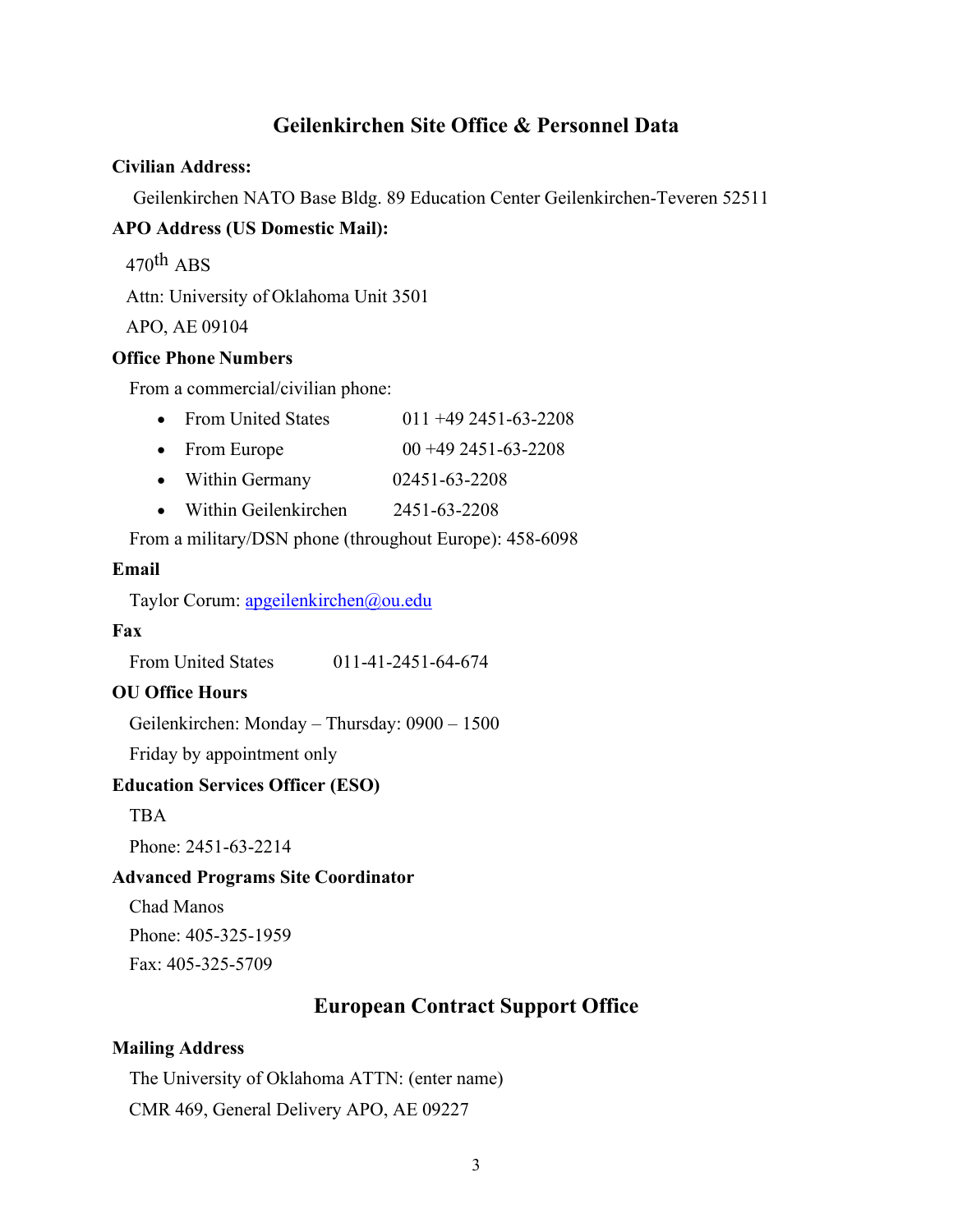#### **Street Address**

The University of Oklahoma Mannheimer Strasse 132

67657 Kaiserslautern, Germany

#### **Contract Support Office Contacts:**

Dr. Peggy Lerner, Director: [apeudirector@ou.edu](mailto:apeudirector@ou.edu) Home phone: (49) 176-95672618 Jessica Smith: [apeuprograms@ou.edu](mailto:apeuprograms@ou.edu) or [apeuadmin@ou.edu](mailto:apeuadmin@ou.edu) Office Phone (from United States)011-49-631-7500-7415

# **Arrival and Departure**

#### <span id="page-3-0"></span>**Arrival at Dusseldorf Airport**

#### **Disembarkation**

Most planes taxi to the terminal; however, in the event there is airport construction, a bus may take you from the plane to the terminal. Once out of the plane, walk through the airport hallway, and follow the flow of passengers headed for Immigration/Passport Control.

#### **Passport Control**

At Passport Control, stand in line for **Non-European** community passengers (line which **does not** have an "EU" sign). Your passport will be checked. TDY orders should be handy, in case the passport control officer asks to see them.

#### **Baggage Claim**

Follow the signs for Baggage Claim (picture of baggage). An information board lists the arriving flights and the number of their baggage carousels. Baggage carts are available and free to all passengers.

#### **Customs Clearance**

After claiming your baggage, look for the Ausfahrt/Exit Customs signs. Walk through the "Nothing to Declare" line. Continue through the sliding doors into the Arrival Hall.

#### **Airport Pick-Up upon Arrival**

The site director or a student intern will be at the airport to greet you when you arrive in Dusseldorf. He/she will assist you in exchanging money before escorting you from the airport to the hotel.

#### **To Change Money**

There are currency exchange windows and bank services throughout all major airports.

**Please exchange money at Dusseldorf Airport before departing for the hotel. There are several exchange kiosks in the airport. The Site Director can assist you with this while at the airport.** In Geilenkirchen, you may also use your ATM card to obtain Euros at any time. At your hotel, you may charge your meals to your room. You will NOT be able to obtain dollars. (Please keep in mind; you will not be able to exchange money at the bank on base.)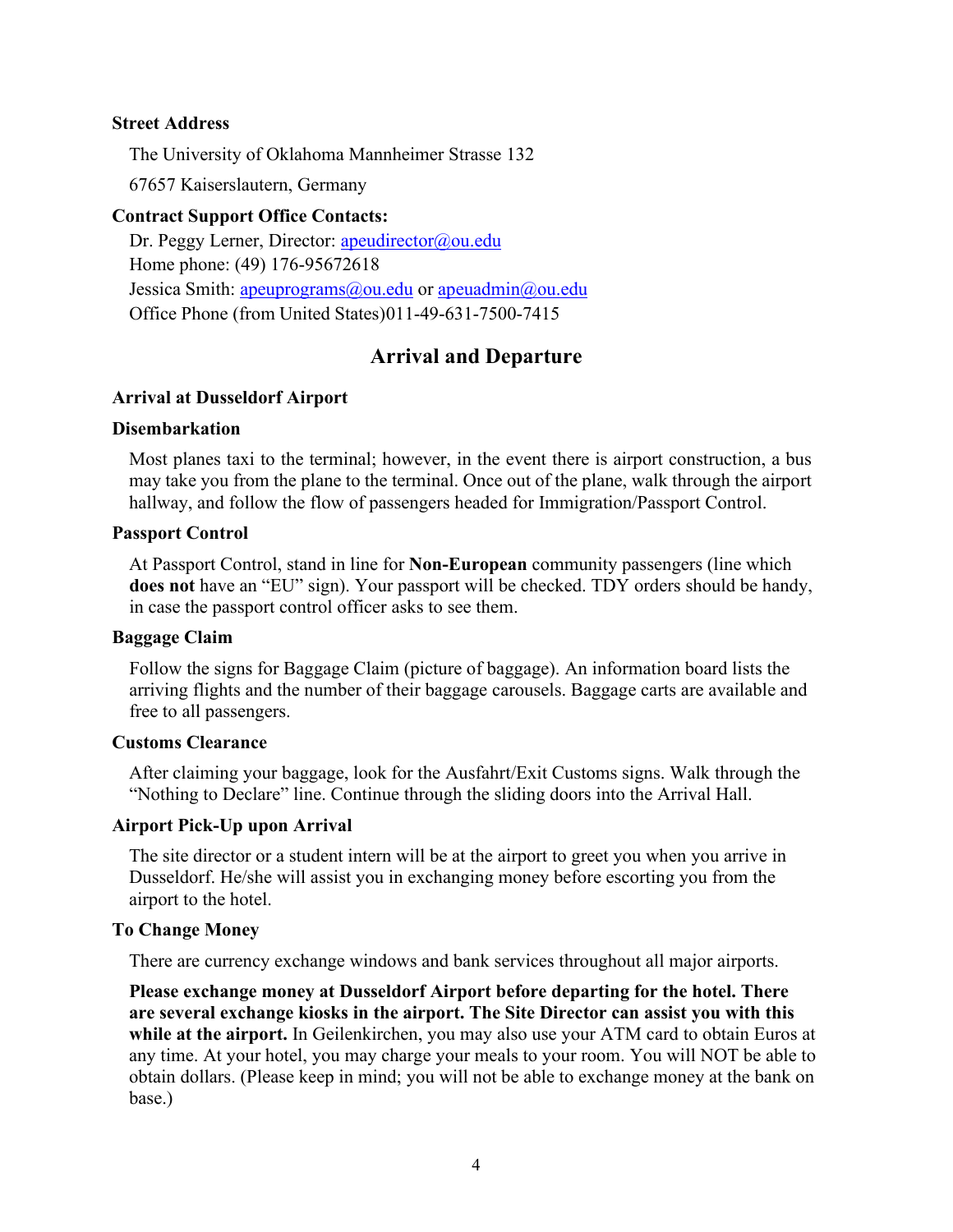### **Departure from Dusseldorf Airport**

Please re-confirm **return** flight reservations well in advance of departure from Geilenkirchen.

# **Hotel Pick-Up upon Return Departure**

The site director or a student will transport you to the airport for your departure.

## **Check-In**

Information boards posted in the Departure Hall indicate the counter for each airline. US carriers conduct a security interview with each passenger before taking luggage and issuing a boarding card. Have your ticket and passport ready.

## **Passport Control**

Passports are checked at the same time you check-in at the airline counters. As you head for the boarding area and pass through Immigration, your passport will be checked, again.

#### **Security**

Airport security is very tight. You will be interviewed about your luggage and/or your trip. All hand baggage may be x-rayed and/or hand searched. An additional security check is completed and random searches of passengers and luggage can also be expected.

## **NATO Base Entry Procedures**

- To enter the base, you are required to have both a temporary NATO ID and parking pass.
- You will need the rental car vehicle registration (in glove compartment or folded behind the window visor) and passport and TDY orders.
- <span id="page-4-0"></span>• **The Site Director will assist you with this procedure.**

# **Driving Directions**

# **From Rolduc Abbey to Geilenkirchen Nato Base:**

- From the Parking area, proceed to the roundabout.
- Right at the roundabout on to N299.
- Stay on this approx.10 mins. until Landgraaf exit.
- Exit LANDGRAAF to the right.
- You will pass a SHELL gas station.
- Stay on this main road as it curves throughout the village. (This is Nieuwenhagerheidestraat, which turns into Kantstraat however the street signs are not readily visible.)
- At the fork, veer to your left as this is the main street.
- At the roundabout, take the first exit (right)
- After the roundabout, take a quick left onto Grensstraat.
- Follow this main road (L42) thru the villages, crossing the border into Germany, approx. 13 minutes.
- At the intersection of TEVEREN and Geilenkirchen, there is a yellow sign indicating the AirBase to the left.
- Stay on this main road. After driving approximately 5 miles, you will enter the village of Teveren and then arrive at the Main Gate of the NATO base.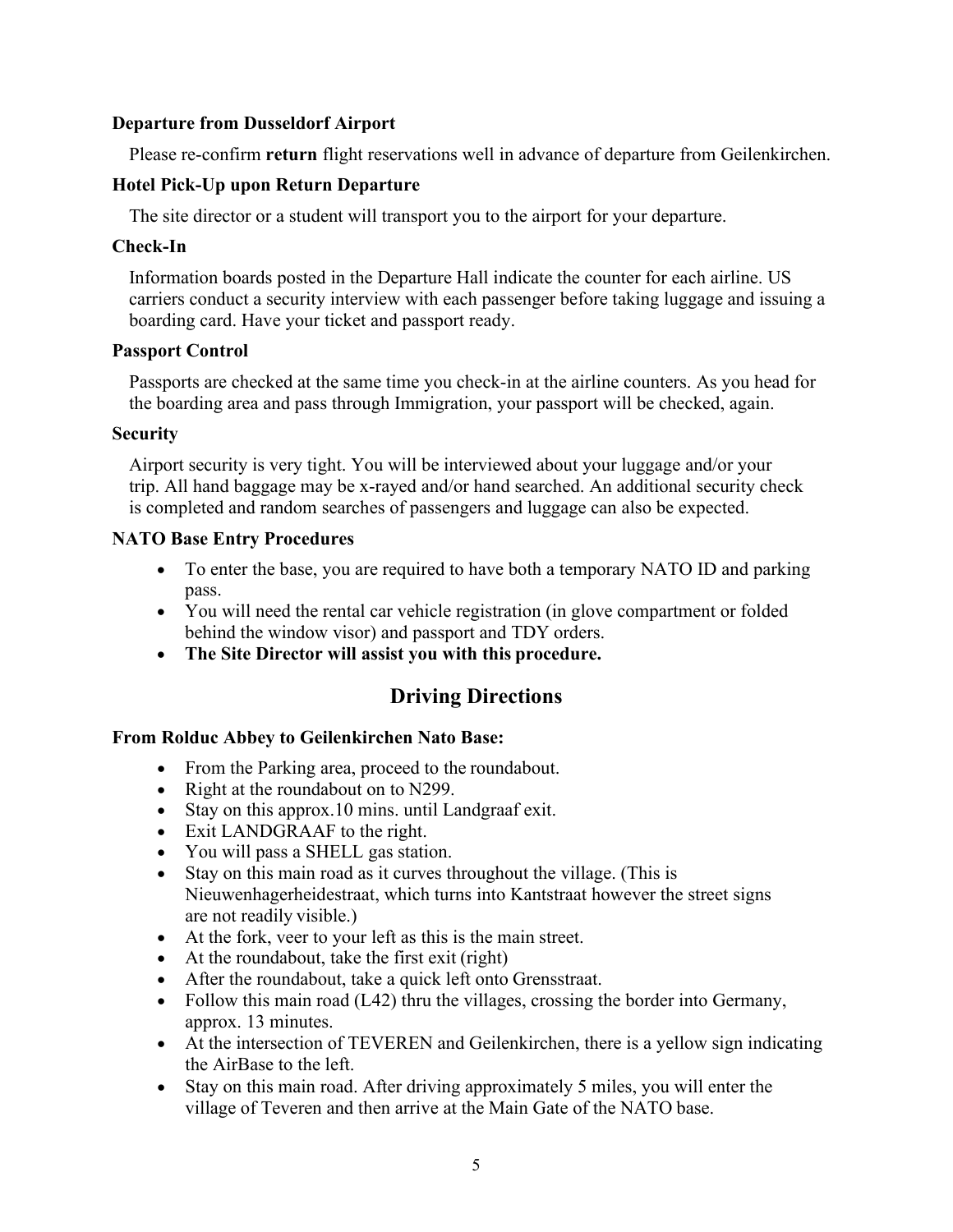• Throughout the area, there are yellow directional signs on the side of the road. The diagram of an airplane with NATO next to it indicates the GK NATO AIR BASE. There will be arrows indicating which direction to go in.

# **From City Hotel to Geilenkirchen NATO Base**

- Leaving the hotel, turn right onto Theodor-Heuss Ring.
- At the roundabout, go into the roundabout, continuing **straight** ahead on the other side. Follow this road straight and continue as it bends to the right.
- At the stop light, go **straight**. Follow the road up the hill.
- At the roundabout, take a **left**.
- Stay on this main road. After driving approximately 5 miles, you will enter the village of Teveren and then arrive at the Main Gate of the NATO base.
- Throughout the area, there are yellow directional signs on the side of the road. The diagram of an airplane with NATO next to it indicates the GK NATO AIR BASE. There will be arrows indicating which direction to go in.

# **From Front Gate to Gk Education Center/Classroom**

- Once you have shown your pass at the front gate, drive **straight**, you will be on NATO Avenue.
- On your right, you will pass the NATO flags and airplane tail.)
- Turn **Left** on Sentry Road.
- At Stop sign, go **straight.**
- At "T" intersection at Saceur Avenue, turn **right**.
- The Education Center is located on your left, **Building 89**.
- **Park** in front of Building 89.
- **Building 104** (the Classroom building) is behind building 89.
- You may walk thru building 89 **or** if it is locked, you will have to walk behind the building.

<span id="page-5-0"></span>\*The Geilenkirchen-OU office telephone number is 02451-63-2208 if you need assistance.

# **Geilenkirchen Primary Lodging: Rolduc Abbey**

# **Website**

# <http://www.rolduc.com/UK/hispitality-rolduc-abbey>

# **Location**

Heyendallaan 82, 6464 EP Kerkrade, The Netherlands

# **Mailing Address**

Heyendallaan 82 6464 EP Kerkrade The Netherlands

# **Phone**

| From United States: | $011+31-45-546-6888$ |
|---------------------|----------------------|
| From Europe:        | $00+31-45-546-6888$  |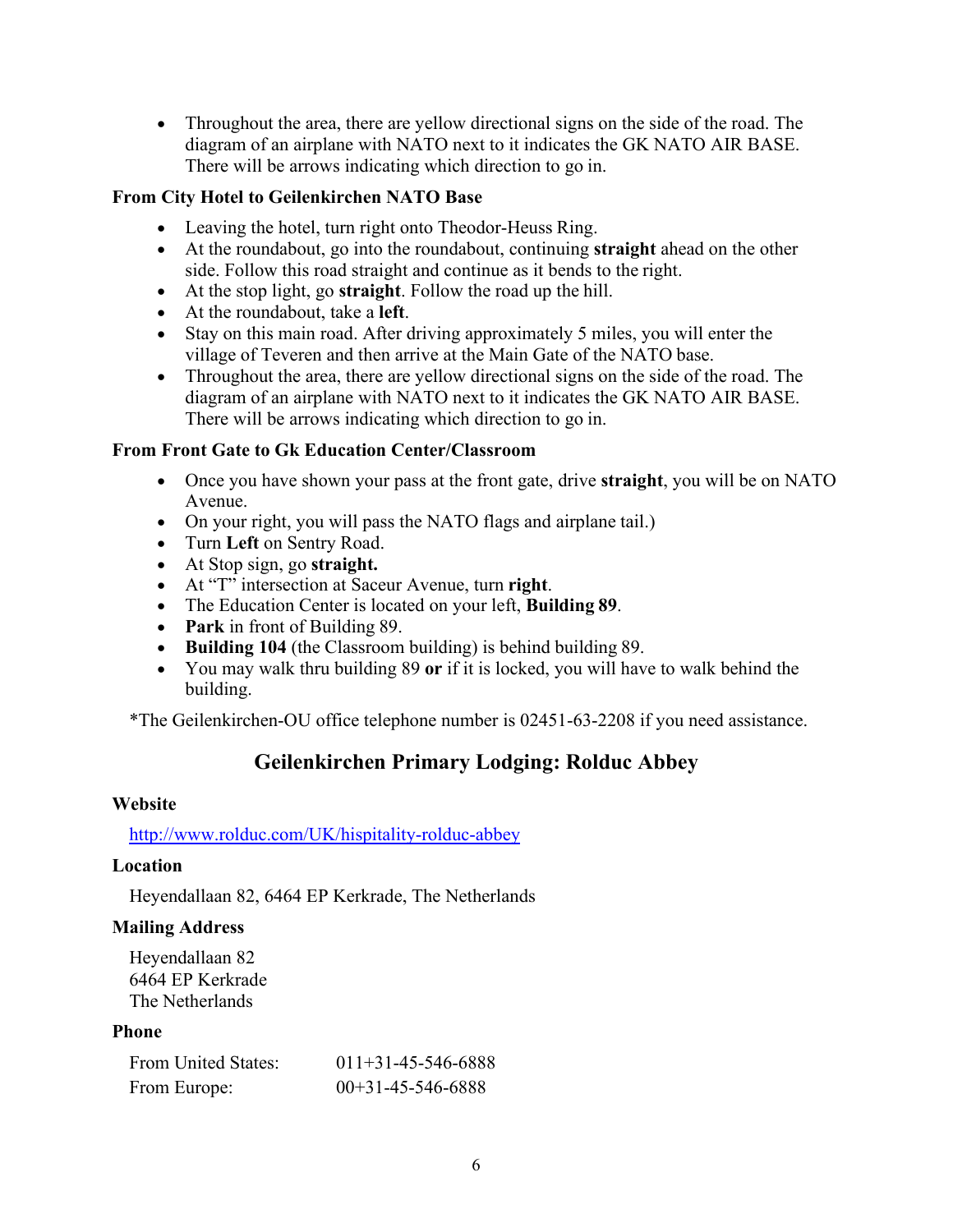| Within Germany     | 0031-45-546-6888 |
|--------------------|------------------|
| Within Netherlands | 045-546-6888     |

#### **Check-In Time**

1800 (6:00 pm)

## **Late Arrival Possible**

Yes, Site Director will arrange.

# **Check-Out Time**

1000 (10:00 am)

# **Typical Room Assignment and Cost Per Night**

Single: 55 Euros (Includes breakfast, and unlimited wifi connection) Double: 80 Euros

## **Methods of Payment**

- Euros
- MasterCard/Eurocard
- VISA

## **Beds in Typical Room Assignment**

Two single/twin beds (joined)

## **Amenities in Typical Room Assignment**

- Wake up call from front desk
- Desk and chair
- Iron and ironing board (Upon request)
- Telephone from room
- Television (local programs and CNN)
- Toiletries (Soap, shampoo, etc.)
- Wash/face cloth

#### **Bathroom Facilities in Typical Room Assignment**

Private bath tub, shower, wash basin and toilet

#### **Electricity in Room**

220 volt only (transformer required for 110 volt appliances; plug adapter required for dual voltage appliances; standard European outlets/plugs)

#### **Facilities within Rolduc Abbey Hotel**

- Elevator
- Breakfast (Included in room cost)
- Restaurant & Bar (limited hours)
- Laundry service (Ask at front desk)

# **Smoking Policy**

Smoking is allowed in designated areas of the facility.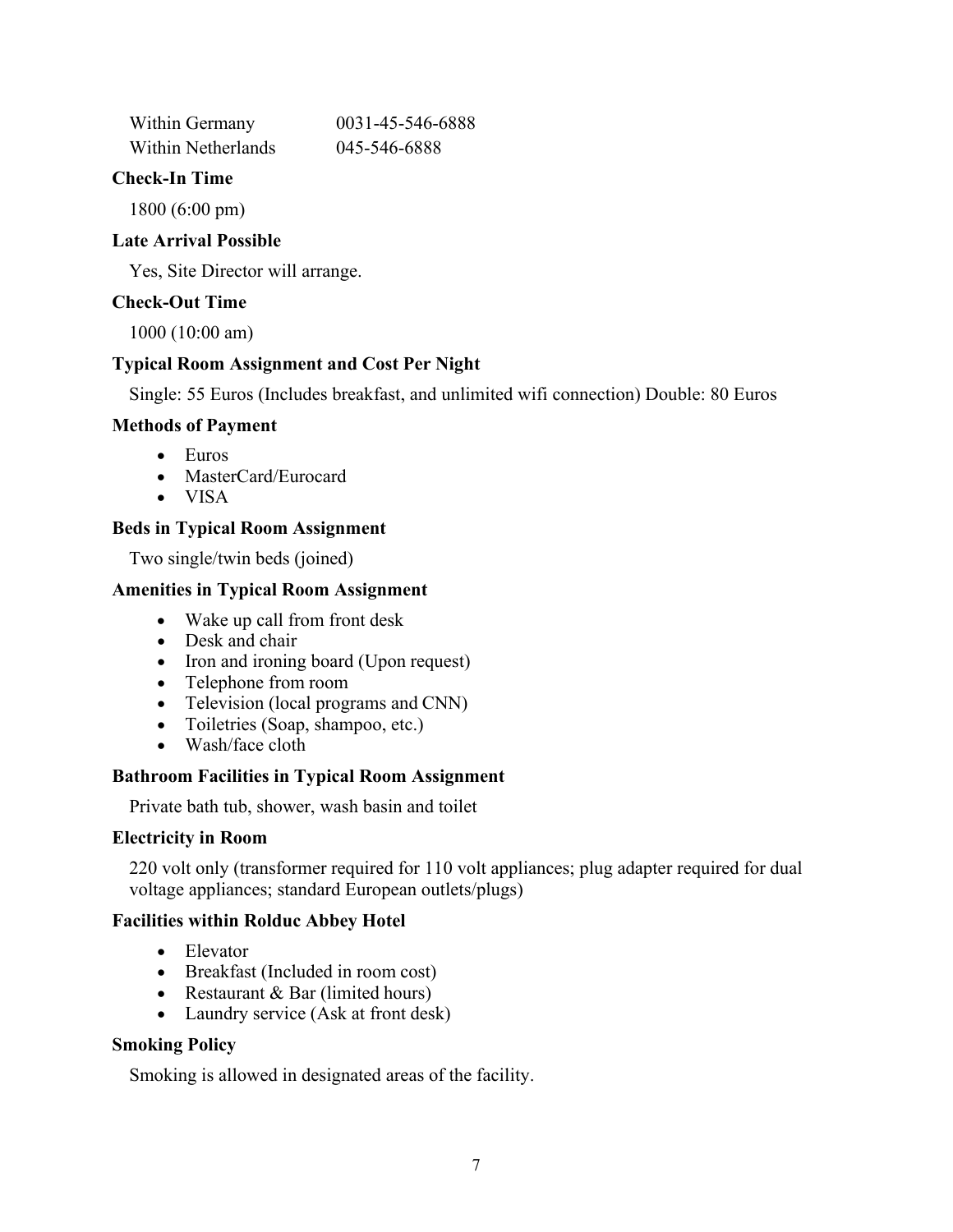#### **Distances from Rolduc Abbey Hotel to:**

| Education center/OU office | 9 miles |
|----------------------------|---------|
| • Class location           | 9 miles |

- Primary breakfast facility in hotel
- Closest full-service restaurant in hotel

#### **Policies Regarding Reservations and Room Assignments**

Reservations are made by the Site Director 1 month in advance. Room assignment is made at check-in.

#### **Policies Regarding Accompanying Persons**

Military policies do not apply as this is a commercial hotel.

#### **Other Information**

<span id="page-7-0"></span>Front Desk can aid in translation of train reservations and tickets.

# **Geilenkirchen Secondary Lodging: City Hotel**

#### **Website**

[www.cityhotel-geilenkirchen.de](http://www.cityhotel-geilenkirchen.de/)

## **Location**

Geilenkirchen, Germany Downtown City Center Across from train station

# **Mailing Address**

Theodor Heuss-Ring 15 D-52511 Geilenkirchen

### **Phone**

| From United States:  | $011 + 492451 - 6270$ |
|----------------------|-----------------------|
| From Europe:         | $00+49-2451-6270$     |
| Within Germany:      | 02451-6270            |
| Within Geilenkirchen | 6270                  |

# **Fax**

From United States: 011-49-2451-627-300

# **Check-In Time**

1600 (4:00 pm)

# **Late Arrival Possible**

Yes, Site Director will arrange.

# **Check-Out Time**

1000 (10:00 am)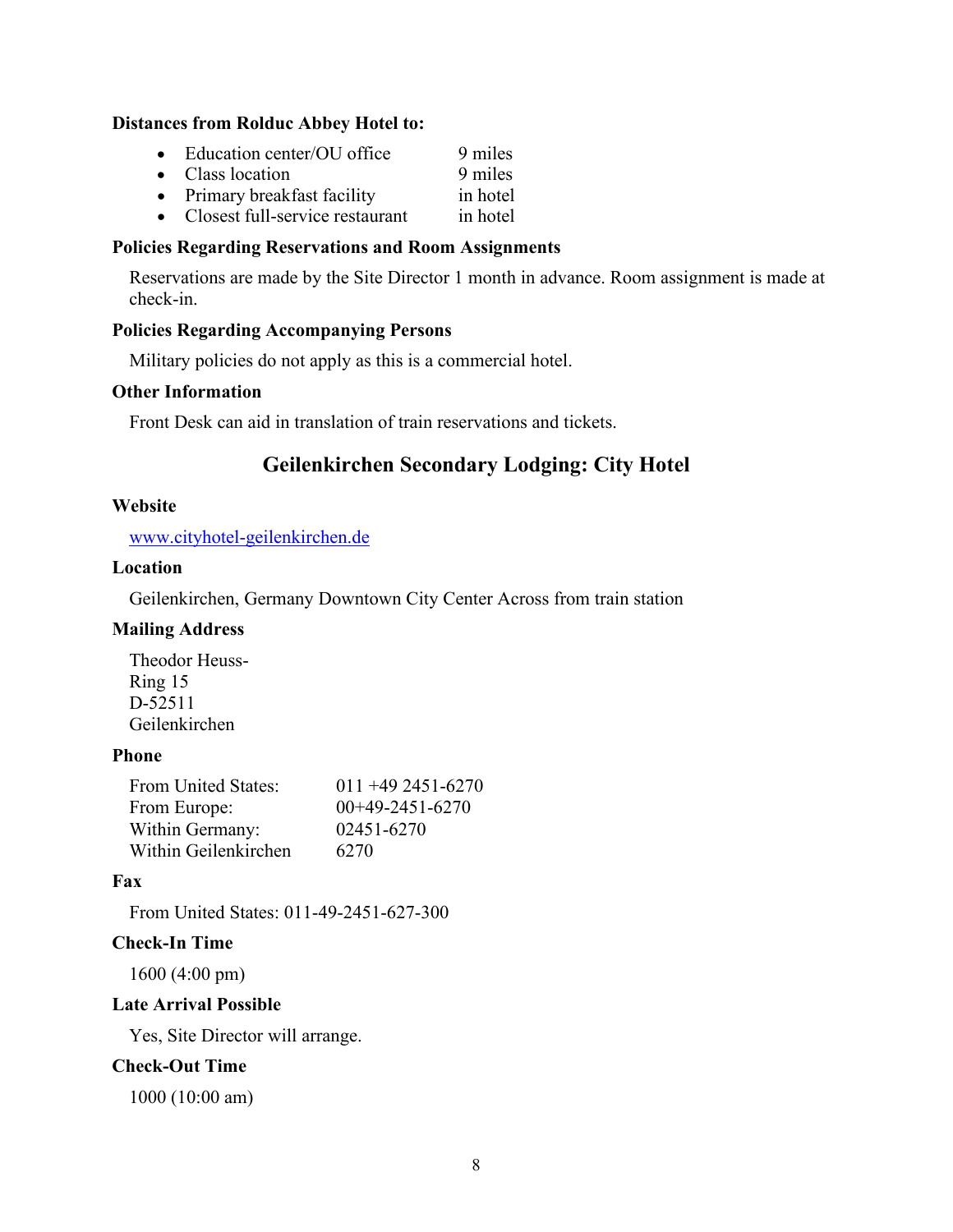# **Typical Room Assignment and Cost Per Night**

Single: 85 Euros

Double: 95 Euros

#### **Methods of Payment**

- Euros
- MasterCard/Visa

#### **Beds in Typical Room Assignment**

Two single/twin beds (separated) Fold out couch located in living room

#### **Amenities in Typical Room Assignment**

- Table & chair
- Telephone (commercial/civilian)
- Television (local programs)
- Toiletries (soap, shampoo, etc.)
- Wash/face cloth
- Wireless internet is available for a fee, inquire upon check-in.
- Microwave and small refrigerator

#### **Bathroom Facilities in Typical Room Assignment**

Shower and toilet, wash basin

#### **Electricity in Room**

220 volt only (transformer required for 110 volt appliances; plug adapter required for dual voltage appliances; standard European outlets/plugs)

#### **Facilities within City Hotel**

- Public civilian telephone
- Breakfast (Not included in room cost)
- Restaurant (limited hours)
- Laundry service
- Bar

#### **Smoking Policy**

Smoking is allowed in designated areas of the facility only.

#### **Distances from City Hotel To:**

- Education center/OU office 4 miles
- Class location 4 miles
- Primary breakfast facility in hotel
- Closest full-service restaurant in hotel
- Closest fast-food restaurant across the street

#### **Policies Regarding Reservations and Room Assignments**

Reservations are made by the Site Director 2-4 months in advance. Room assignment is made at check-in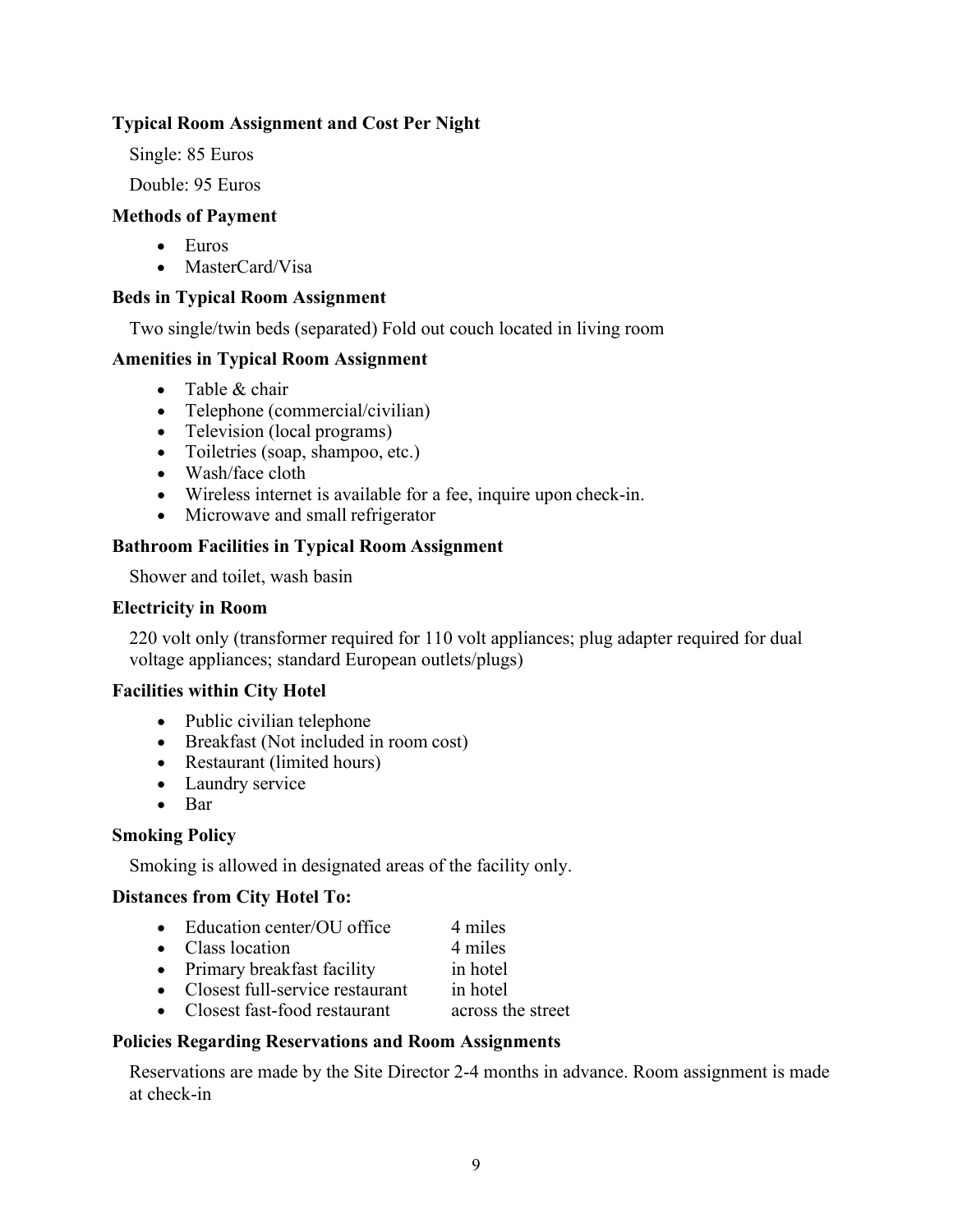#### **Policies Regarding Accompanying Persons**

<span id="page-9-0"></span>Military policies do not apply as this is a commercial motel.

# **Administrative Support at Geilenkirchen**

Please refer to the Extended Campus Faculty Guide for an overview of the duties and responsibilities of OU Site Directors.

#### **Computer Support**

Wireless internet is available in the Education Building. Inquire for password.

#### **Education Center**

Education Center computer lab is available upon request and /or appointment basis. Weekdays only. Printing possible, if fewer than 10 pages.

## **OU Office**

Professors may plan with the Site Director to use the computer for course-related tasks during regular office hours when equipment is not needed by the Site Director.

## **Audio/Visual Support**

All A/V equipment is shared with other schools and **must be reserved in advance.**

| Equipment              | <b>Availability</b>       |
|------------------------|---------------------------|
| Overhead Projector     | Shared with other schools |
| VCR and monitor        | Shared with other schools |
| Flip chart stand/paper | Shared with other schools |

#### **Materials and Supplies**

Please return unused materials and supplies for the use of the next professor since supplies are limited.

| Equipment                                        | <b>Availability</b>                                                                                                     |
|--------------------------------------------------|-------------------------------------------------------------------------------------------------------------------------|
| Keys to facilities                               | Education Center will provide a Key Monitor, to<br>open and lock the classroom. Professors will not be<br>issued a key. |
| Dry board markers                                | In classroom/building monitor                                                                                           |
| Office supplies (paper,<br>clips, staples, etc.) | Limited quantities are available from Site Director.                                                                    |
| Course materials                                 | Faculty must bring their own texts and course materials                                                                 |
| <b>Special Requests</b>                          | Faculty must notify SD in advance for any special<br>requests.                                                          |

# **Photocopying**

Copies of all materials except exams should be made through the Advanced Programs Student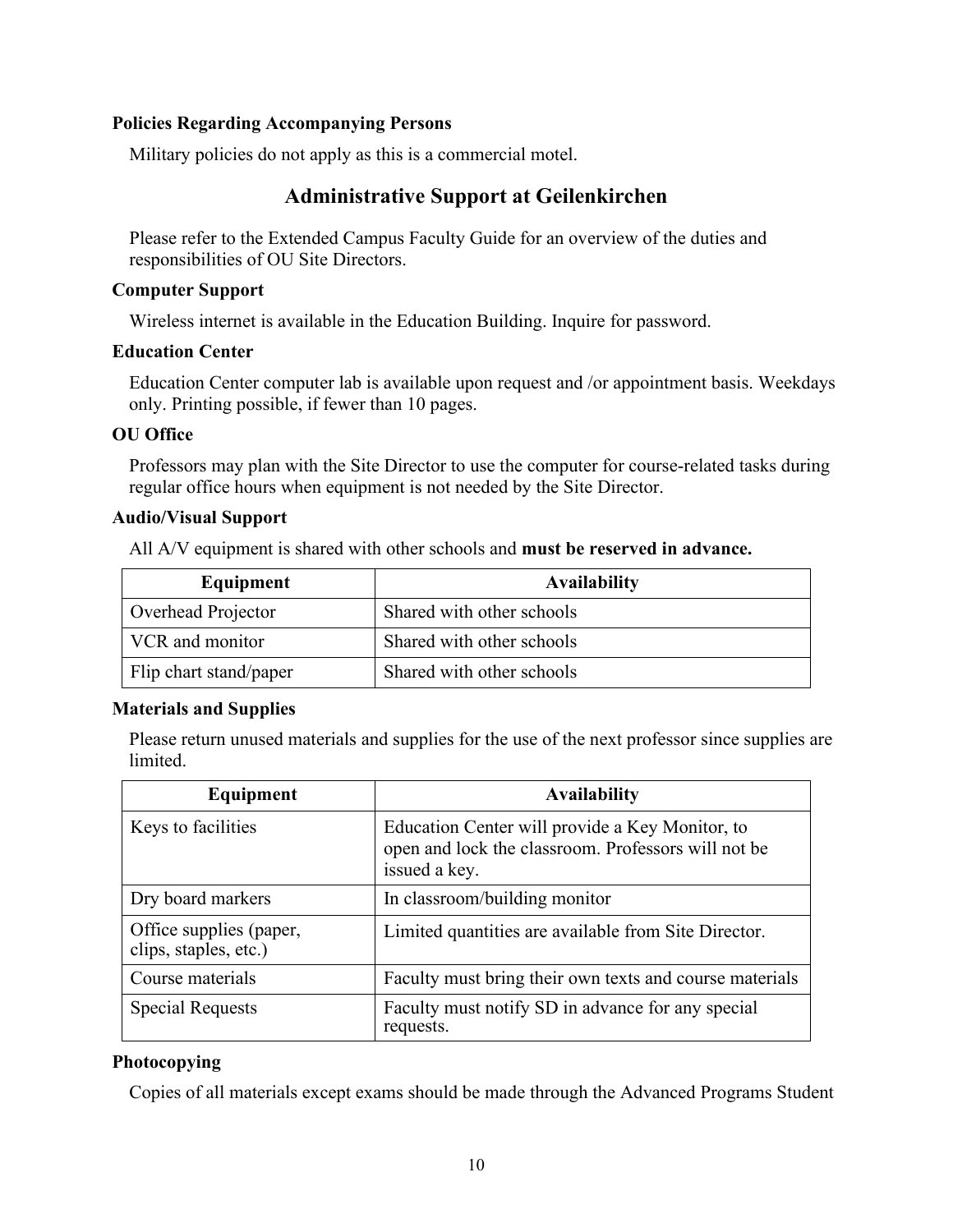<span id="page-10-0"></span>Materials Services. On-site copying by professors, if available, is for emergencies only.

# **Geilenkirchen Classroom Facilities**

# **Location**

Geilenkirchen (GK) Education Center

Bldg. 104 on NATO base Geilenkirchen, Germany

Distance from primary lodging: 9 miles Distance from secondary lodging: 4 miles

# **Facilities near Classroom**

| <b>Facility</b>             | Locatio<br>n                                                                                                                                             |
|-----------------------------|----------------------------------------------------------------------------------------------------------------------------------------------------------|
| Men's and women's restrooms | Bldg. 89 & Bldg. 104                                                                                                                                     |
| Snack vending machine       | unavailable                                                                                                                                              |
| Break area                  | <b>Bldg.</b> 104                                                                                                                                         |
| Snack bar/restaurant        | On Base: Rotodome Bldg. 70<br>Monday-Friday 0600-1030 & 1100-1330<br>NATEX Bldg. 70<br>Monday-Friday 0730-1800<br>Saturday 1000-1700<br>Sunday 1100-1700 |
| Smoking area                | Outside                                                                                                                                                  |

# **Building Security**

"Monitor" opens and locks building. (A student will be assigned as monitor.)

# **Other Classroom Policies and Procedures**

Room assignments are coordinated through the Education Services Officer. Instructor and students are responsible for the condition of the classroom. In case of an emergency:

| $\bullet$ | Military police | 2451-63-4819 |
|-----------|-----------------|--------------|
| $\bullet$ | Ambulance       | 110          |

• Fire  $110$ 

# **Transportation between GK City Hotel and GK Education Center Classroom**

| <b>Mode of Transportation</b> | <b>Distance</b>                                                                 |
|-------------------------------|---------------------------------------------------------------------------------|
| Walking                       | 4 miles (not advisable, as there are no street lights on the<br>road at night.) |
| Taxi                          | 024519329888                                                                    |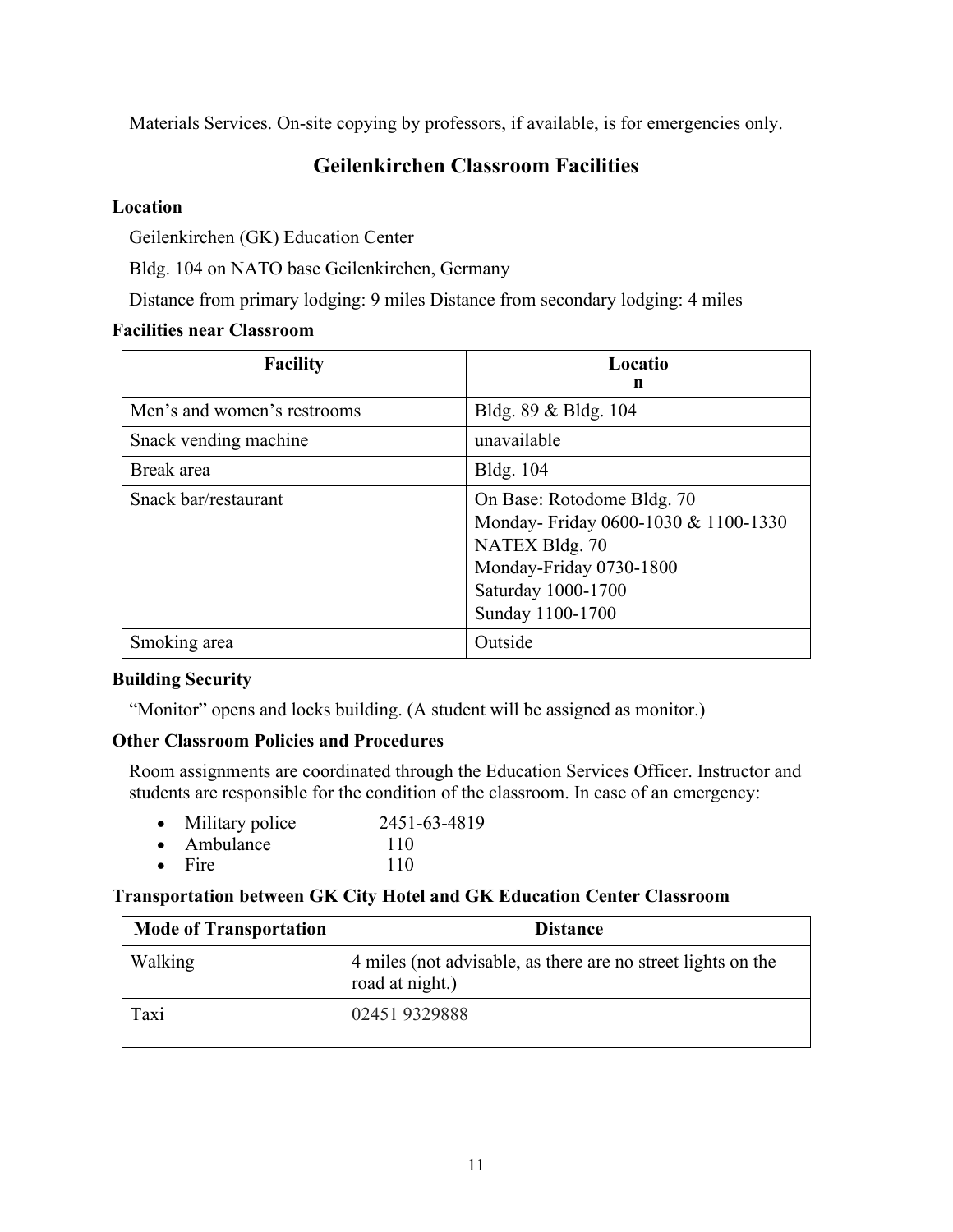| <b>Mode of Transportation</b> | <b>Distance</b>                      |
|-------------------------------|--------------------------------------|
| Rental car                    | JFC Brunssum pick up/drop off        |
|                               | Airport service-160 Euros            |
|                               | Weekly Rental-140 Euros              |
|                               | Includes GPS, Automatic, Base Access |
|                               | Rental made by site director         |

# **Additional Information**

#### <span id="page-11-0"></span>**Emergency Phone Numbers**

#### **Ambulance**

Military: Ext. #4444

Civilian: 110

## **Fire**

Miliatry: Ext. #3333

Civilian: 110

# **Civilian Police/Emergency**

110

Military Police 02451-63-4819

# **Medical Facilities**

# **US Military**

NATO AWACS Base, Geilenkirchen, GE (approximately 24 miles from the education center)

Authorized use on a per visit charge; costs are usually reimbursable through stateside medical insurance.

Phone: 0049-2451-99-3200

# **Host Nation Hospital - Heinsberg Hospital Heinsberg, Germany**

Full payment required Phone: 02452-5081

# **Dental Facilities**

# **US Military Dental Clinic**

NATO AWACS Base, Geilenkirchen, GE

Full payment, copy of TDY orders and passport required. Phone: 0049-2451-993535

#### **Using Your Medical/Dental Insurance**

In most cases, outpatient visits must be paid in advance and bills submitted to insurance companies for reimbursement. In-patient care is billed directly to the insurance company—no advanced payment is necessary.